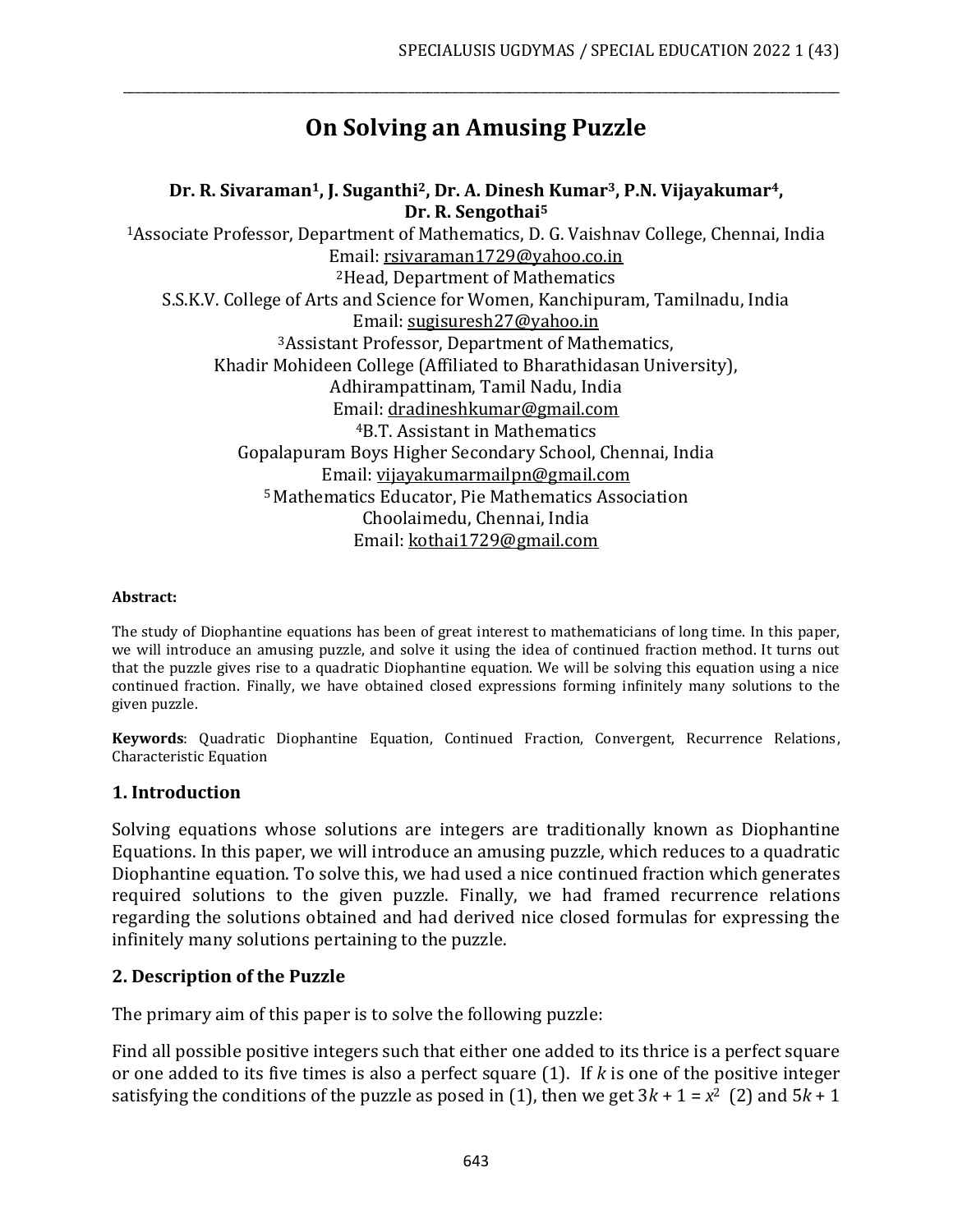= *y* <sup>2</sup> (3) for some integers *x* and *y*. Our objective is to determine all possible *k* such that equations (2) and (3) are simultaneously true.

\_\_\_\_\_\_\_\_\_\_\_\_\_\_\_\_\_\_\_\_\_\_\_\_\_\_\_\_\_\_\_\_\_\_\_\_\_\_\_\_\_\_\_\_\_\_\_\_\_\_\_\_\_\_\_\_\_\_\_\_\_\_\_\_\_\_\_\_\_\_\_\_\_\_\_\_\_\_\_\_\_\_\_\_\_\_\_\_\_\_\_\_\_\_\_\_\_\_\_\_\_\_\_\_\_\_\_\_\_\_\_\_\_

# **3. Methods of Solution**

From (2) and (3), we notice that  $5x^2 - 3y^2 = 2$  (4). Thus in order to solve the given puzzle, it is enough to solve equation (4). Equation (4) is a special of equation known as quadratic Diophantine equations. In the next section, we would be presenting the methods to solve (4).

# **4. Solving the Puzzle**

In order to solve equation (4) namely,  $5x^2 - 3$   $y^2 = 2$ , we first note that  $(\sqrt{5}-\sqrt{3})\times(\sqrt{5}+\sqrt{3})$ =2Using this simple observation, we consider the following computations

$$
\sqrt{5} - \sqrt{3} = \frac{2}{\sqrt{5} + \sqrt{3}} = \frac{2}{2\sqrt{5} - (\sqrt{5} - \sqrt{3})} = \frac{2}{2\sqrt{5} - \frac{2}{2\sqrt{5} - (\sqrt{5} - \sqrt{3})}} = \dots = \frac{2}{2\sqrt{5} - \frac{2}{2\sqrt{5} - \frac{2}{2\sqrt{5} - (\sqrt{5} - \sqrt{3})}}} = \dots = \frac{2}{2\sqrt{5} - \frac{2}{2\sqrt{5} - \frac{2}{2\sqrt{5} - \frac{2}{2\sqrt{5} - \frac{2}{2\sqrt{5} - \dots}}}}}
$$

Hence, we obtain

$$
\sqrt{3} = \sqrt{5} - \frac{2}{2\sqrt{5} - \frac{2}{2\sqrt{5} - \frac{2}{2\sqrt{5} - \frac{2}{2\sqrt{5} - \frac{2}{2\sqrt{5} - \dots}}}}}
$$
(5)

We now compute the successive convergents from the continued fraction obtained in (5).

$$
\frac{\sqrt{5}}{1}, \sqrt{5} - \frac{2}{2\sqrt{5}} = \frac{4}{\sqrt{5}}, \sqrt{5} - \frac{2}{2\sqrt{5} - \frac{2}{2\sqrt{5}}} = \frac{7\sqrt{5}}{9}, \sqrt{5} - \frac{2}{2\sqrt{5} - \frac{2}{2\sqrt{5}}} = \frac{31}{8\sqrt{5}},
$$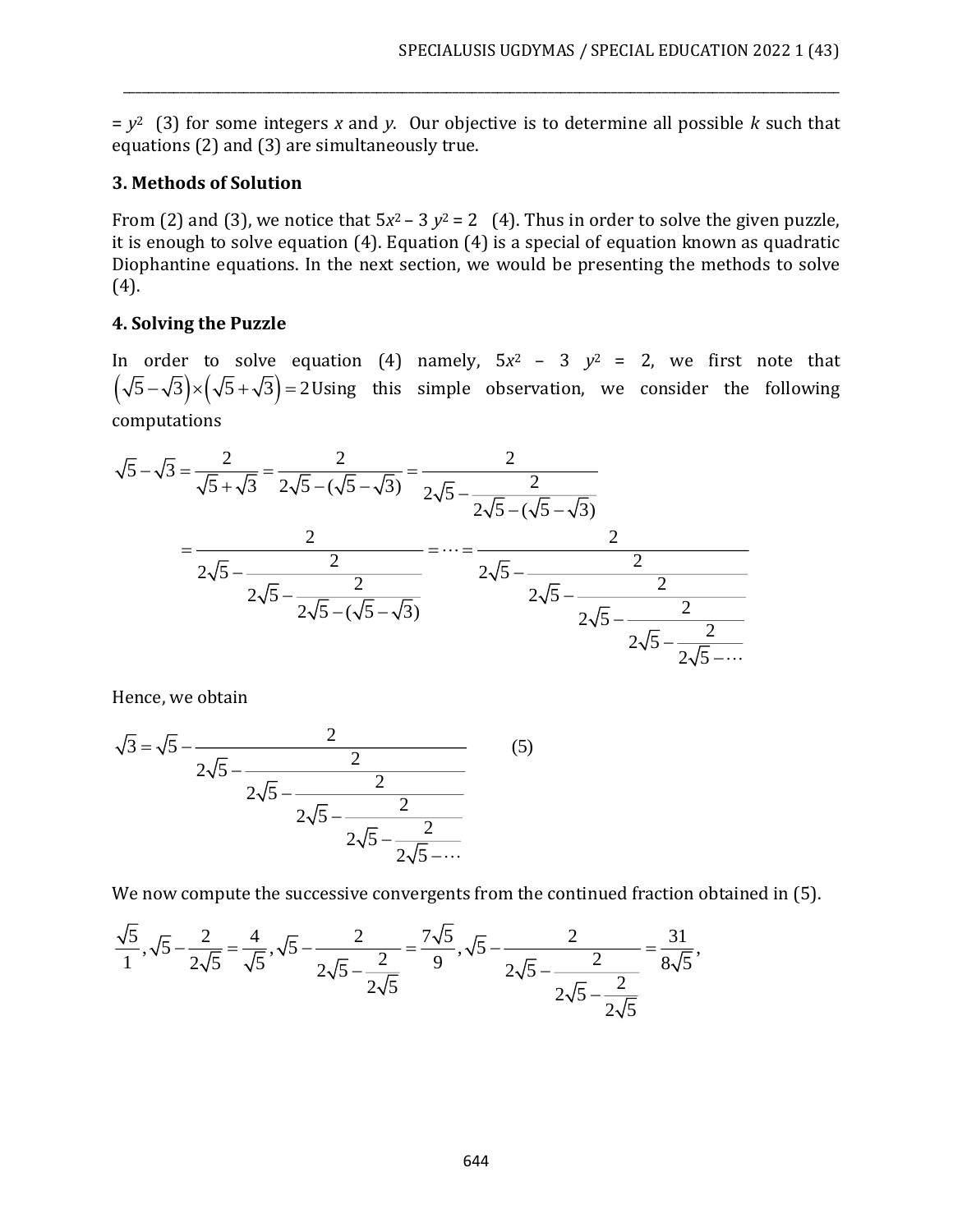

Considering the first, third, fifth, seventh, ninth, eleventh, in general odd order convergents from above computations, then they can be written in the form  $\frac{x\sqrt{5}}{2}$ *y* were (*x*, *y*) are solutions to  $5x^2 - 3y^2 = 2$ .

In doing so, we see that the solutions to  $5x^2 - 3y^2 = 2$  are given by  $(x, y) = (1,1); (7,9); (55,71); (433,559); (3409,4401); (26839,34649); \dots$  (6)

Now from (2) and (3), the solutions to the original puzzle are given by  $k = \frac{x^2 - 1}{2} = \frac{y^2 - 1}{2}$ 3 5  $k = \frac{x - 1}{x - 1} = \frac{y - 1}{x - 1}$ were (*x*, *y*) are given by (6). Thus the numbers satisfying the given puzzle as described in (1) are

16, 1008, 62496, 3873760, 240110640, . . . (7)

#### **5. Closed Form of the Solutions**

In this section, we will determine the closed form of solutions as listed in (7) to the puzzle (1).

For doing this, first we observe that the solutions to  $5x^2 - 3y^2 = 2$  are given by the recurrence relations  $x_{n+2} = 8x_{n+1} - x_n$ ,  $y_{n+2} = 8y_{n+1} - y_n$  (8) were  $(x_0, y_0) = (1,1); (x_1, y_1) = (7,9)$ .

The characteristic equations corresponding to the recurrence relations in (8) is given by  $m^2 - 8m + 1 = 0$  (9).

The two solutions of the characteristic equation are given by  $\alpha = 4 + \sqrt{15}$ ,  $\beta = 4 - \sqrt{15}$  (10). From (10), we observe that  $\alpha + \beta = 8, \alpha - \beta = 2\sqrt{15}, \alpha\beta = 1$  (11)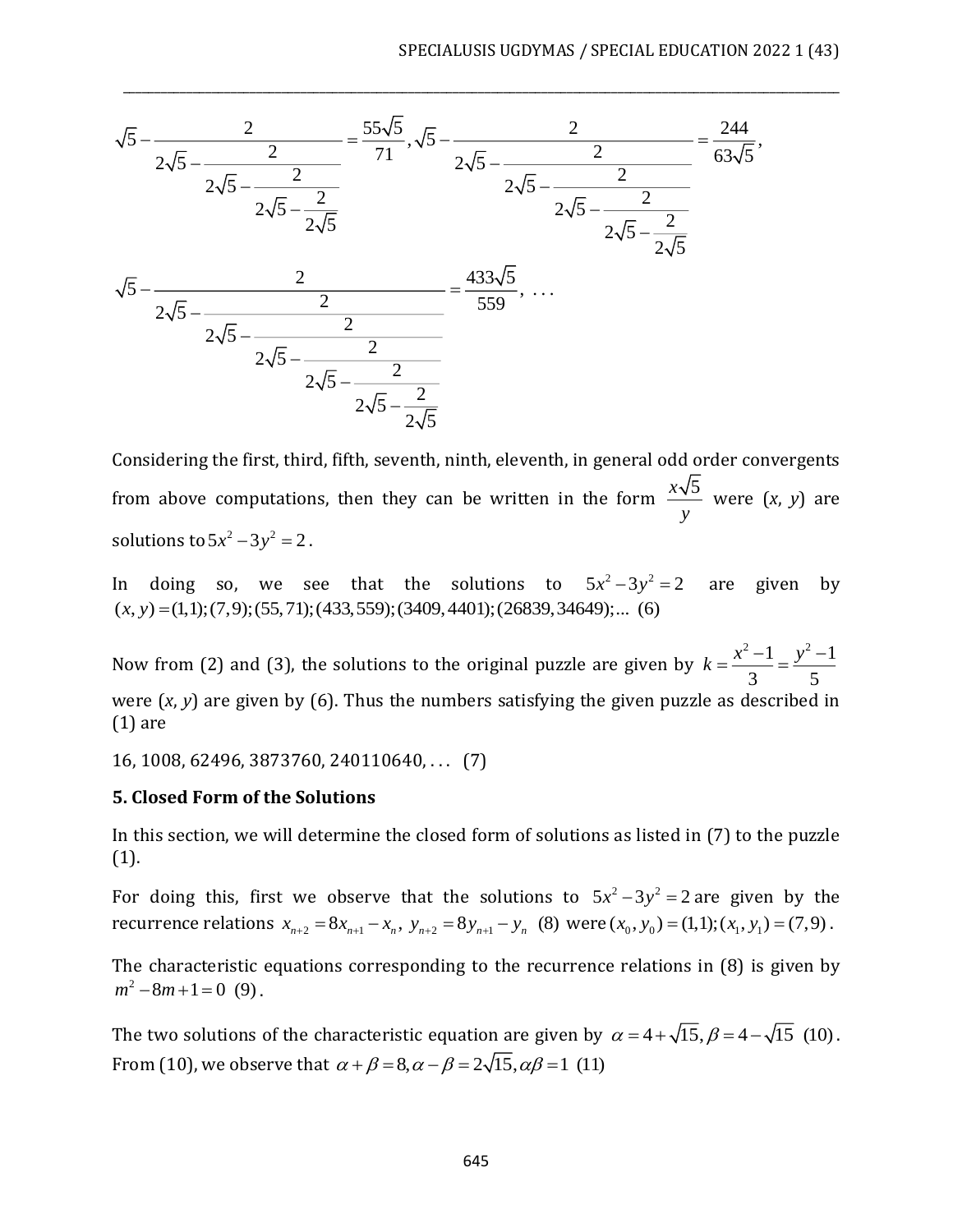Thus for  $n \ge 0$ , the solutions of (8) are given by  $x_n = c_1 \alpha^n + c_2 \beta^n$ ,  $y_n = k_1 \alpha^n + k_2 \beta^n$  (12)

Now using the initial conditions  $(x_0, y_0) = (1,1); (x_1, y_1) = (7,9)$  and (11), we find that the general solutions to the equation  $5x^2 - 3y^2 = 2$  can be expressed in the form

\_\_\_\_\_\_\_\_\_\_\_\_\_\_\_\_\_\_\_\_\_\_\_\_\_\_\_\_\_\_\_\_\_\_\_\_\_\_\_\_\_\_\_\_\_\_\_\_\_\_\_\_\_\_\_\_\_\_\_\_\_\_\_\_\_\_\_\_\_\_\_\_\_\_\_\_\_\_\_\_\_\_\_\_\_\_\_\_\_\_\_\_\_\_\_\_\_\_\_\_\_\_\_\_\_\_\_\_\_\_\_\_\_

$$
x_n = \left(\frac{\alpha^n + \beta^n}{2}\right) + \frac{3}{2\sqrt{15}}\left(\alpha^n - \beta^n\right) \quad (13)
$$

$$
y_n = \left(\frac{\alpha^n + \beta^n}{2}\right) + \frac{5}{2\sqrt{15}}\left(\alpha^n - \beta^n\right) \quad (14)
$$

Thus for  $n \geq 1$ , the required numbers forming the solutions to the puzzle described are positive integers *k*, were  $k = \frac{x_n^2 - 1}{3} = \frac{y_n^2 - 1}{3}$  (15)  $k = \frac{x_n^2 - 1}{n} = \frac{y_n^2 - 1}{n}$ 

We notice that  $x_n, y_n$  in (15) were given by the expressions (13) and (14) respectively.

# **6. Conclusion**

By introducing an interesting and amusing puzzle as described in (1) of this paper, we had transformed in to an equivalent form representing quadratic Diophantine equation. To solve this transformed equation, we had described a continued fraction expression as in (5) in a novel way. Taking the alternate convergents of this continued fraction, we can generate infinitely many solutions of the quadratic Diophantine equation  $5x^2 - 3y^2 = 2$  .

Using these solutions, we can immediately obtain solutions to the given puzzle as described through equation (8). Finally, to obtain the closed form expressions for the solutions to the quadratic Diophantine equation, we had constructed two identical recurrence relations as in (8), whose solutions are provided in (13) and (14) respectively. Finally, using these two expressions, the required positive integers forming solutions to the puzzle are precisely the numbers given by equation (15). Thus, we have solved the given puzzle completely using continued fraction and recurrence relations in a way as elegant as possible.

### **REFERENCES**

**[1]** Andreescu, T., D. Andrica, and I. Cucurezeanu, An introduction to Diophantine equations: A problem-based approach, Birkhäuser Verlag, New York, 2010.

**[2]** Andrews, G. E. 1971, Number theory, W. B. Saunders Co., Philadelphia, Pa.-London-Toronto, Ont.

**[3]** Isabella G. Bashmakova, Diophantus and Diophantine Equations, The Mathematical Association of America, 1998.

**[4]** R. Sivaraman, Understanding Ramanujan Summation, International Journal of Advanced Science and Technology, Volume 29, No. 7, (2020), pp. 1472 – 1485.